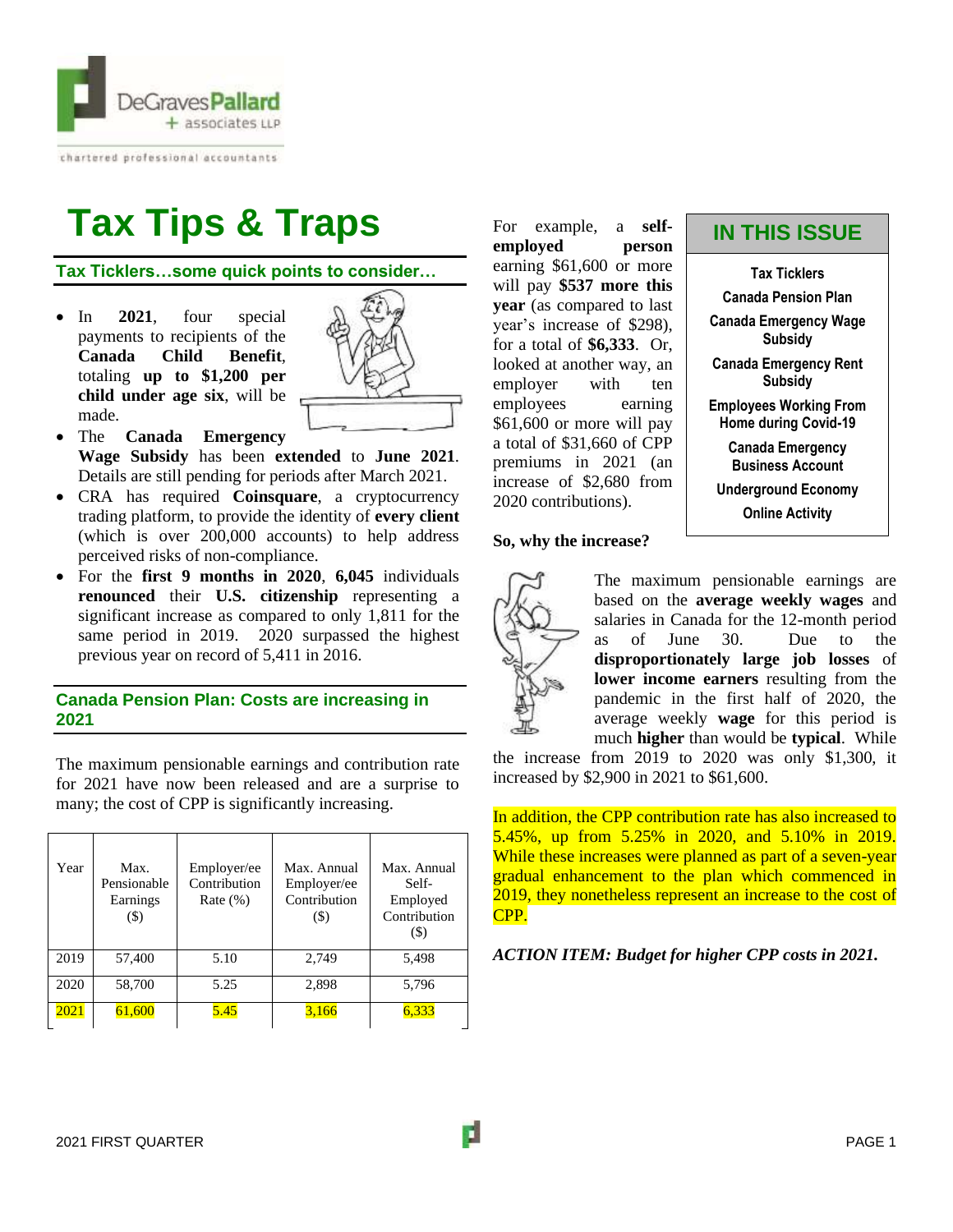# **Canada Emergency Wage Subsidy: Public Listing of Applicants**

On **December 21, 2020,** CRA launched the **Canada Emergency Wage Subsidy** (CEWS) **Employer Search**, which allows users to **search a listing** of 340,000 CEWS applicants. The results, which are updated daily, **display the legal** 



**name, operating/trade name, or business number** of corporations (other types of entities are not listed) that have been **approved** for the CEWS. It does not include the amount received or the periods for which CEWS was received. The search database can be found at [https://apps.cra-arc.gc.ca/ebci/hacc/cews/srch.](https://apps.cra-arc.gc.ca/ebci/hacc/cews/srch)

*ACTION ITEM: Before applying for the CEWS, ensure that you fully consider the implications of being included on this publicly searchable database.*

**Canada Emergency Rent Subsidy: More Covid-19 Support**

The **Canada Emergency Rent Subsidy (CERS)** provides a federal subsidization of expenses associated with both commercial **rental payments** and **property ownership**. The program commenced on **September 27, 2020** and is scheduled to **continue until June 2021.**

The CERS program **parallels** the **Canada Emergency Wage Subsidy** (CEWS) program in that it is largely based on the same **revenue decline calculations** and related elections. Also, the periods covered by each CERS application are four-weeks in length, and have the same beginning and ending dates as CEWS.

The CERS program has two components: the **base CERS** and the **lockdown support** (LS).

## **Base CERS**

Broadly, the base CERS subsidizes eligible expenses **based on** the applicant's **revenue decline** as compared to pre-pandemic earnings. The base CERS provides a **subsidy** of **up to 65%** of applicable **expenses**, until March 13, 2021. Details on support beyond this date have not yet been provided.

# **Lockdown support (LS)**

The LS provides an **additional 25% subsidy** for qualifying entities that are subject to a **lockdown** and must shut their doors or **significantly restrict their activitie**s under a **public health order** (lasting at least one week) in response to COVID-19. The LS does not vary based on the revenue decline; however, the organization must be eligible for some base CERS, effectively requiring at least a small revenue decline. It must also be reasonable to conclude that the ceased activities, in the appropriate prepandemic prior reference period, were **responsible for** at least **approximately 25% of the revenues** of the entity at that location.

For **example**, the government notes that the LS would generally be **available** where a **restaurant,** that previously earned at least 25% of its revenues from indoor dining, **shifted** to **take-out operations** due to their indoor dining being ordered to close.

An entity would **not generally be eligible** where, for example, it:

- is required to reduce their business hours, such as restrictions requiring a bar to shut down by 10:00 pm;
- must modify operations due to physical distancing rules, such as restaurants that must limit patrons to six persons per table; and
- is suffering due to travel restrictions, such as a bed and breakfast that has a decrease in customers but can continue to operate.

If an entity had to **cease activities** for only **part of a qualifying period**, the **LS is pro-rated** for the number of days for which the relevant location was affected.

## **Eligible expenses**

Eligible expenses must be paid under agreements in writing entered into before October 9, 2020 (and continuations of those agreements) and must relate to real property located in Canada.

## *Commercial rent*

**Arm's-length commercial rent** (i.e. rent paid to an unrelated corporation or individual), including amounts **paid or payable** under a net lease, are eligible. Nonarm's-length commercial rent (i.e. rent paid to a controlling shareholder or parent) is not an eligible expense. Sales taxes, damages, and interest or penalties on unpaid amounts are not eligible either.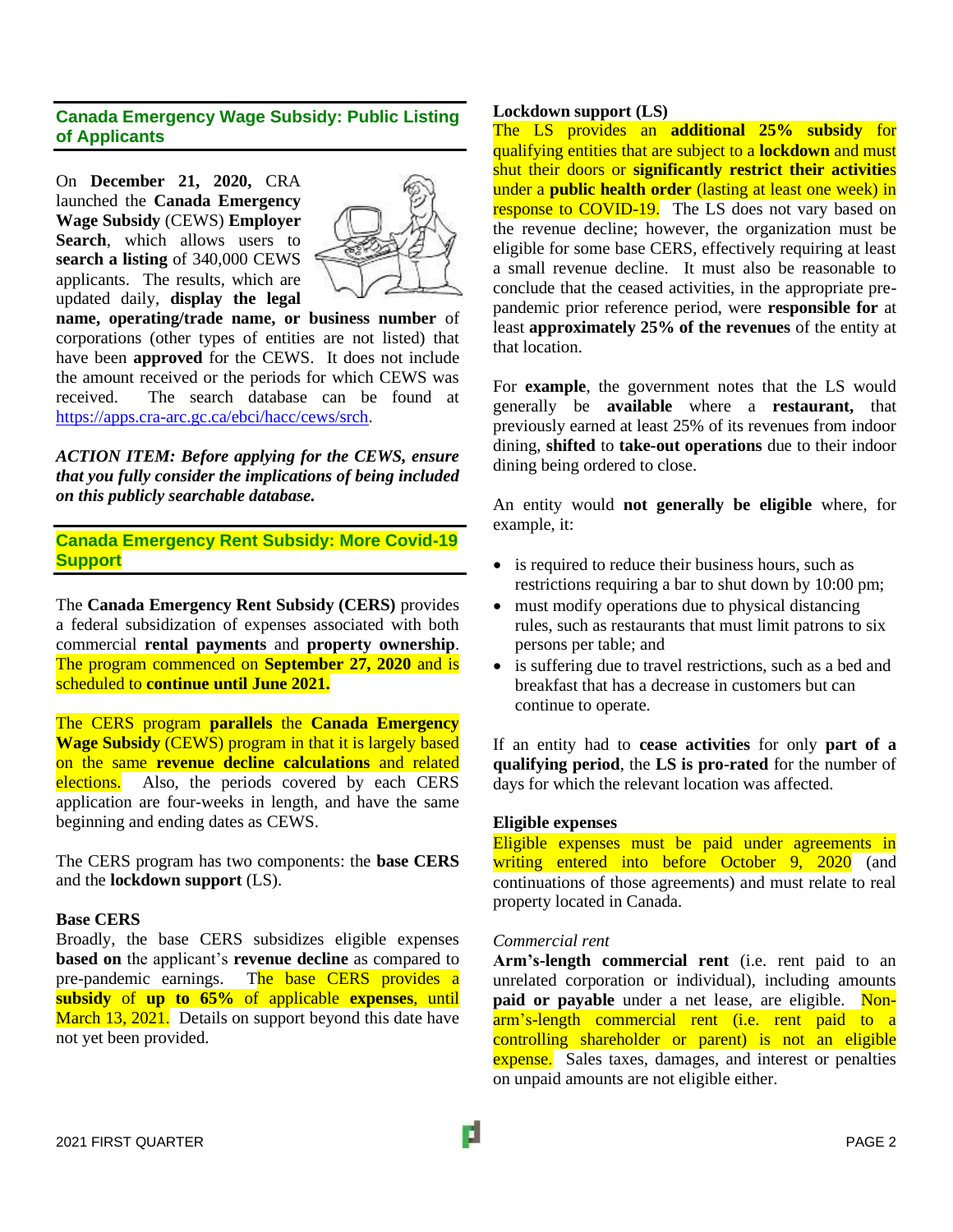Tenants must **reduce eligible expenses** by any **rent received** or receivable from **arm's length** tenants (such as in sub-lease arrangements).

### *Property ownership expenses*

Some **property owners** may claim CERS in respect of certain expenses related to their properties. The expenses include **mortgage interest** (subject to limitations), **property insurance**, and **property tax**. However, where a property is **primarily used to earn rental income**, directly or indirectly, **from** one or more **arm's-length entities**, **no expenses** related to that property are eligible.

Owners must **reduce eligible expenses** by any **rent received** or receivable from **arm's length** tenants.

#### *Limits*

For the **base CERS**, expenses for each qualifying fourweek period are capped at **\$75,000 per location**. A **total overall limit of \$300,000** in eligible expense claims must be **shared between all affiliated entities**. For the **LS**, expenses for each qualifying period are capped at **\$75,000 per location**, but **no overall cap** applies.

While the definition of an affiliated person can be complex, the analysis generally starts by **identifying entities in which a married or common-law couple**, either together or individually, **have a controlling interest**. Persons can be affiliated with individuals, corporations, partnerships and trusts. For example, consider Mr. and Mrs. A who each own and control their own corporations, Aco and Bco respectively. Aco and Bco would be affiliated even though Mr. A does not have any control or ownership of his spouse's corporation, Bco.

#### **Application and Administration**

Prior to applying, all applicants must **have a business number** and will need to **create a CERS account** (ZA number) which can be done through CRA's online portals. Business owners and/or senior employees must **complete the RC665 Attestation** prior to a representative filing the application for the subsidy.

The **deadline** for application is **180 days after** the end of the **qualifying period**. The rules authorize CRA to **publish the name** of any CERS applicant. This is reiterated and included on the **RC665 Attestation form**.

Finally, it is important to note that **CERS is taxable** and is deemed to be received on the last day of the claim period, the same as for CEWS.

*ACTION ITEM: Prior to applying for CERS, it is important to determine monthly revenues, which revenue calculation elections are best, which parties you are affiliated with, and to whom the payments are being made.* 

**Employees Working From Home during Covid-19: Personal Tax Deductions**

Due to the **COVID-19** pandemic, many employees **worked from home during** a portion of **2020**. On December 15, 2020, CRA released **guidance** on **two new options** available for employees claiming expenses related to working from home on their personal tax return.

While this will clearly impact an employee's personal tax filing, it should also be considered by employers. A key question employers need to answer is whether they should **provide an employer certification** in respect of



these employees. If so, they should consider what certification should be issued, and how they should be completed in an efficient, correct, and complete manner.

To help address these issues, we must understand the claims that employees can make.

# **Temporary flat rate method – no employer certification required**

Employees can **claim \$2/day**, to a **maximum of \$400**, for days **worked from home** either full or part-time. This is available if:

- the employee worked from home more than 50% of the time for a period of at least four consecutive weeks in 2020 due to the COVID-19 pandemic;
- the employee is not claiming any other employment expenses; and
- the employer did not reimburse all of the employee's home office expenses.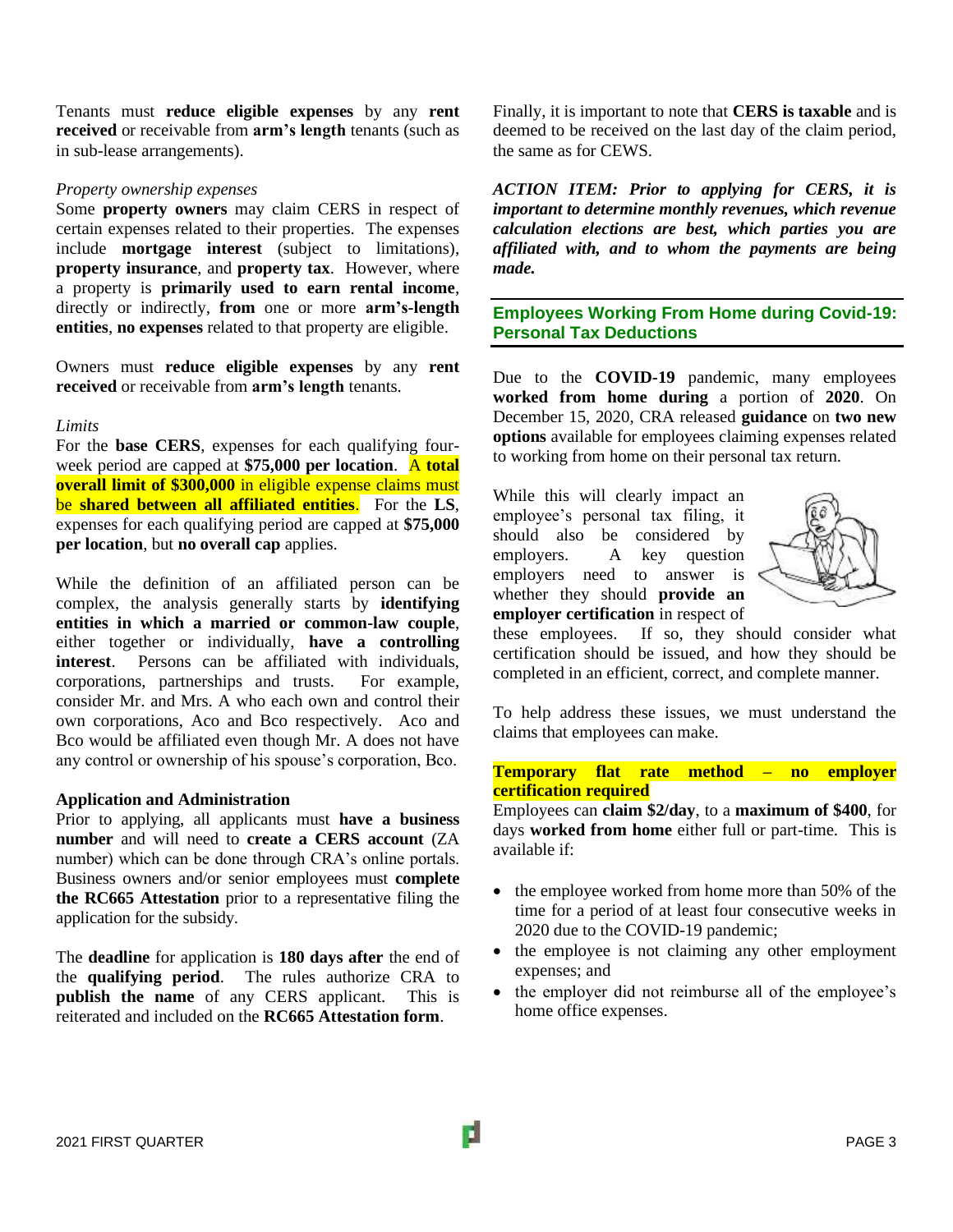#### **Detailed method – employer certification required**

As an alternative to the above, eligible employees may also use a **detailed method** to claim **reasonable amounts** paid for **expenses** incurred **related** to **working from home**.

This is a **more complex** option which requires that the employee retain **detailed support** (receipts and invoices) for the expenses, as well as obtains an **employer certification**. CRA allows for a **simpler certification** (T2200S Declaration of Conditions of Employment for Working at Home Due to COVID-19) if there are **no other employment expenses** being claimed, otherwise, the more extensive T2200 (Declaration of Conditions of Employment) must be obtained.

For expenses related to working from home to be **deductible** under this method, **one** of the **following** has to be **met**:

- the **home** was where the **individual mainly** (more than 50% of the time) **did their work** for a period of at least **four consecutive weeks**; **or**
- the individual used the space **exclusively** to **earn income, and** used it on a **regular and ongoing** basis for **meeting clients, customers or other people** in respect of the employment.

If one of these tests are **met**, even for a **portion of the year**, a **reasonable claim** can be made. Such eligible expenses include amounts paid for **rent**, **utilities**, **internet access fees** and **office supplies**.

## **Issues for employers**

While **no certification** is required for an employee to claim the **temporary flat rate** method, a **certification** (T2200S or T2200) **is required** for those using the detailed method.

#### *T2200*

The T2200 is the **existing** and **extensive form** required if an employee is claiming **expenses beyond** those simply related to **working from home**.

This document requires the employer to answer **multiple detailed questions**, many of which require **additional information**. It also requires **specific employee information** such as their **SIN**.

#### *T2200S*

The **T2200S** is a **much simpler** form as compared to the historical T2200. There are **three simple questions** the employer will need to answer on the form for each employee:

- Did this employee work from home due to COVID-19?
- Did you or will you reimburse this employee for any of their home office expenses? The amount of any reimbursement or allowance is not required to be included on the T2200S.
- Was the amount included on this employee's T4 slip?

In contrast to the T2200, the employee's SIN is not required to be provided by the employer. If CRA asks to see it, the employee can add their SIN to the form at that time.

The form also requires the employer to certify "that this employee worked from home in 2020 due to COVID-19, and was required to pay some or all their own home office expenses used directly in their work while carrying out their duties of employment during that period."

*ACTION ITEM: Consider whether you will provide employees with a T2200, T2200S, or no certification.*

**Canada Emergency Business Account: Program Expanded**

The Canada Emergency Business Account (CEBA) program is intended to **support businesses** incurring nondeferrable expenses by providing partially forgivable **interest-free loans**. Originally, applicants could receive a loan of up to \$40,000, with 25% of it being forgivable if the other 75% was repaid by December 31, 2022. On [December 4, 2020,](https://www.canada.ca/en/department-finance/news/2020/12/government-expands-canada-emergency-business-account-loans.html) CEBA loans for eligible businesses **increased to \$60,000**.

Those who previously received a CEBA loan of up to \$40,000 may now apply for the **\$20,000 expansion**. New applicants can **apply for the full \$60,000** CEBA loan provided they meet the previous eligibility criteria under one of the two possible application streams: they must have had at least \$20,000 in payroll in 2019, or at least \$40,000 in eligible non-deferrable expenses in 2020. Applications must be submitted by March 31, 2021, and a new loan agreement and attestation must be signed.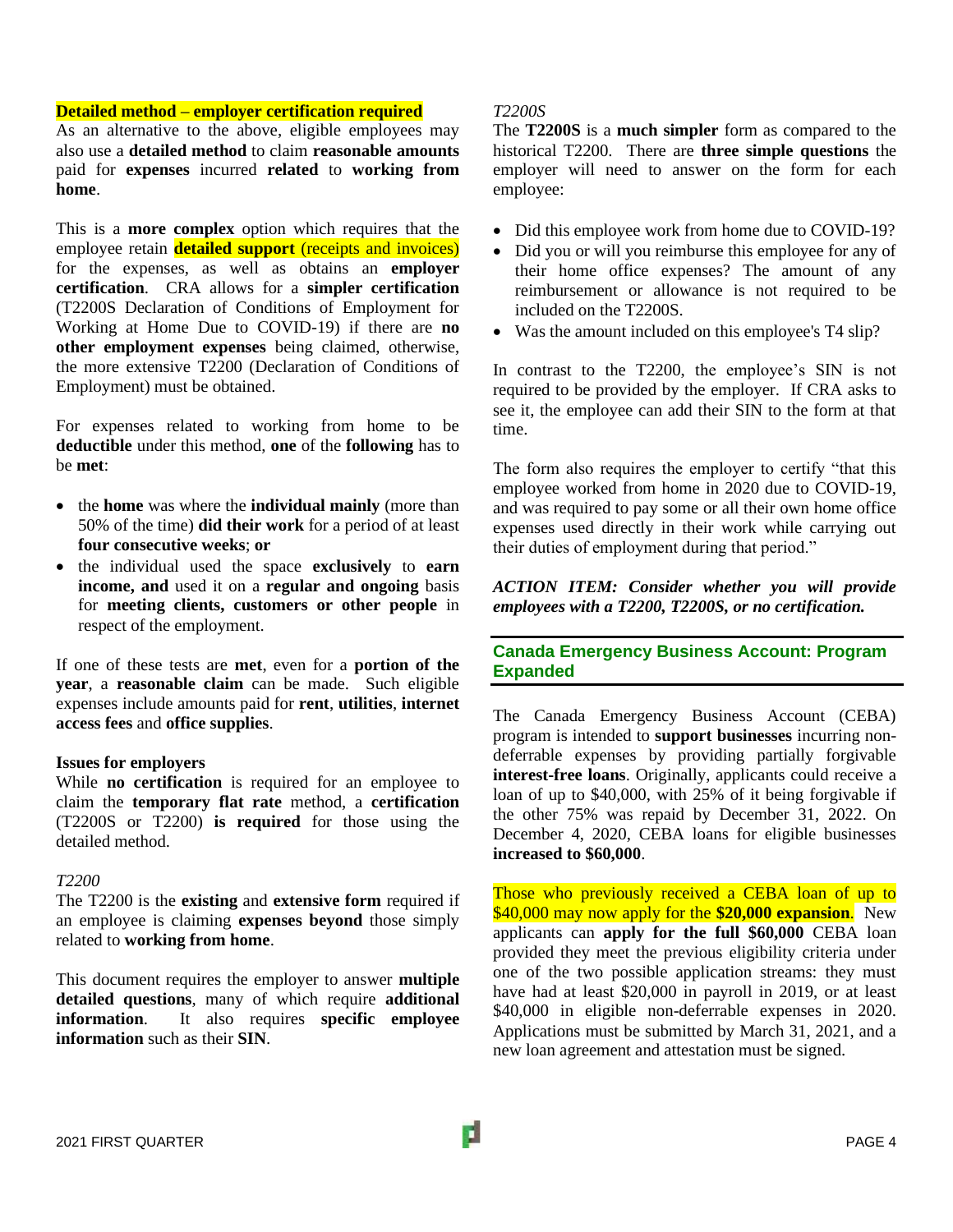Prior to applying for the additional amount, there are four major issues that must be considered:

- an assertion that the business has been negatively affected is required;
- the new loan agreement may change the required use of funds;
- there are changes to the way the debt forgiveness is calculated; and
- the forgivable portion of the loan is taxable when received.

## **Negatively affected by COVID-19**

Business owners must **attest** that COVID-19 has **negatively impacted** the business and that it:

- is facing ongoing financial hardship (including, for example, a continued decline in revenue or cash reserves, or an increase in operating costs);
- intends to continue to operate; and
- has made all reasonable efforts to reduce its costs and to otherwise adapt.

# **Use of the funds**

An **amended agreement** which certifies that **all expenditures** under the program are **"eligible non**deferrable expenses" is required to be signed. Some earlier agreements may not have had such a restriction; this provision **could effectively change the original agreement**. Therefore, signing the amended agreement may put certain applicants **offside** if they had not spent the funds on those eligible non-deferrable expenditures initially. When the program was originally launched, only the payroll stream was available, and the term "eligible non-deferrable expenses" was not specifically used to define what amounts could be spent on.

## **Debt forgiveness**

If the outstanding principal, other than the amount of potential debt forgiveness, is **repaid by December 31, 2022**, the remaining principal amount will be forgiven, provided that no default under the loan agreement has occurred. If the full non-forgivable portion is **not repaid** by December 31, 2022, **no** portion of the **debt will be forgiven**.

Both the original and additional **loans are combined**. If the total is **up to \$40,000**, 25% is forgiven if the applicant pays back the other 75% by December 31, 2022. If the

total is above \$40,000, **repaying \$30,000**, **plus 50%** of the **portion exceeding \$40,000** by **December 31, 2022**, will result in **the remainder being forgiven**. If the applicant **already repaid** the original \$40,000 loan, claimed forgiveness and then borrowed the additional \$20,000, the remainder will be forgiven if they repaid **50% of the loan**.

## **Timing of Taxation**

In two recent Technical Interpretations, CRA reiterated its position that the forgivable portion of the loan is taxable in the **year in which the borrowed amount is received**, regardless of whether all conditions have been met to allow forgiveness. This applies to both the original version of CEBA and the additional \$20,000.

In some cases, an **election** may be made to **defer the income** inclusion from the year of receipt, to the following year. This income will be offset by the related expenditure.

*ACTION ITEM: Before applying for the additional CEBA loan, ensure that you have, and will be able to comply with the new loan agreement and attestation.*

# **Underground Economy: Areas of Focus**

CRA recently discussed one of their **top priorities**; **identifying** those involved in the **underground economy** and ensuring that they are satisfying their tax obligations.



They specifically noted that they are using **data analytics** to predict **industry sectors** where **tax evasion** or

non-compliance is **more likely. Further, they will send unnamed person requests for information** (to sources such as cheque-cashing companies), and also request information from suppliers (i.e. construction and liquor suppliers), to determine if income has been appropriately reported.

They are also trying to **reduce** the **social acceptability** of participating in the **underground economy**, focusing on the **demand** side to **reduce consumer willingness** to accept services such as **cash-only home renovations**. From an enforcement perspective, there are now **35 underground economy specialist teams** across Canada